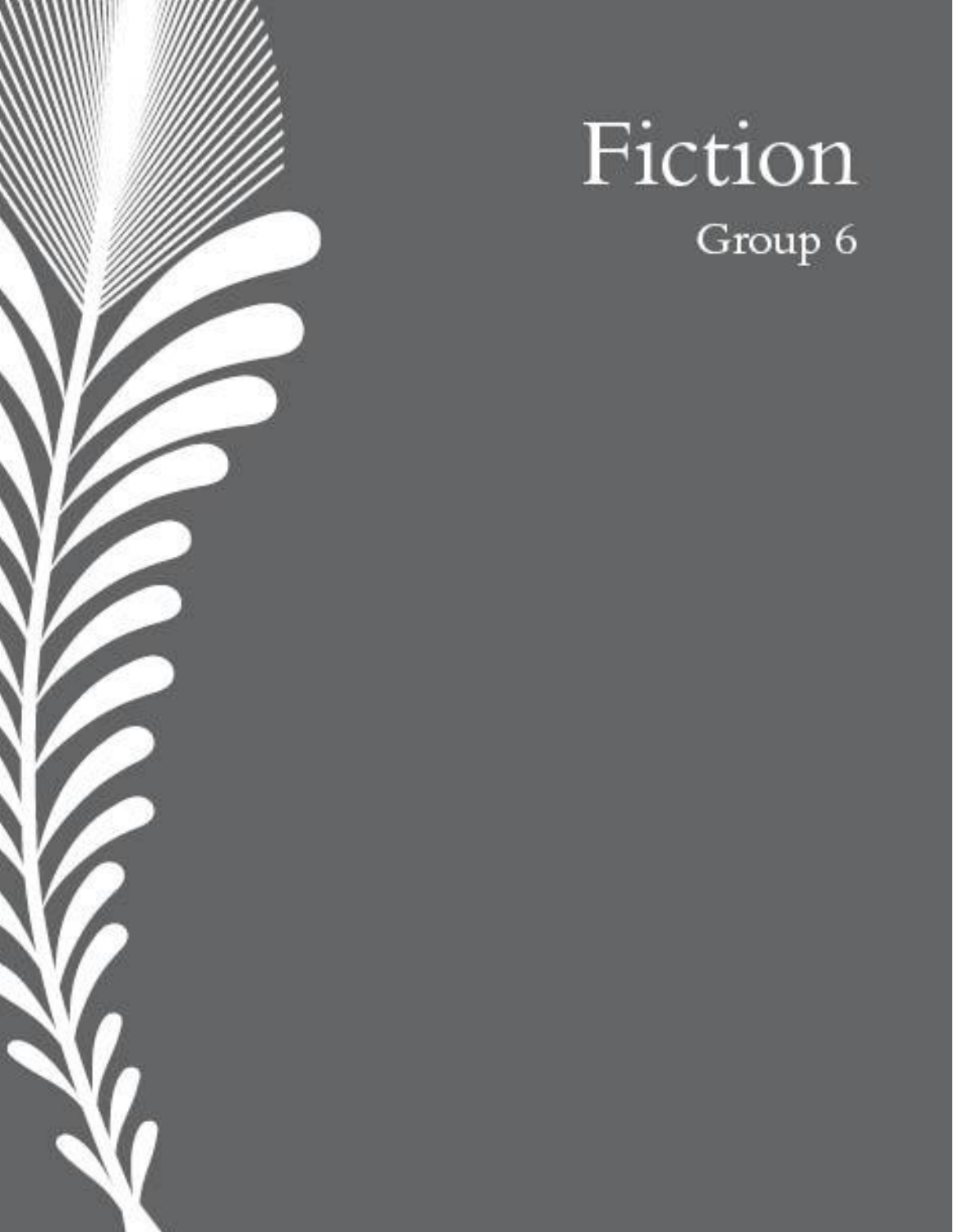## The Chocolate Key and the Mogao Grottoes Tale

Hong Kong Red Cross John F. Kennedy Centre, Chan, Pang Sang Isaac - 11

Iszaman was near the city of Mogaozhen zip-lining in the mountains and exploring bamboo forests on his off-road 4-wheeler. Iszaman is a superhero and explorer who can survive in the desert because he has reptile skin.

After a long day of excitement, Iszaman was at a restaurant having a cup of mint tea, chicken kabobs, flat-bread, and roasted chilli. The waiter gave him the bill. He noticed that under the bill was a note that said, "Help us! In the bathroom, behind the toilet is a box. In the box is something you need to go to the Mogao Caves. Please help us! They're taking everything!"

Iszaman stood up and went quietly to the bathroom. He searched behind the toilet and found an ancient-looking box filled with chocolate! Iszaman took a large piece of chocolate and broke it open. Inside, he found an old key that looked like it was 1500 years old.

Iszaman looked around for a camel. There, 100 metres from him was a group of camels that were wild. He ran up to his favourite one and climbed up on top of the camel and yelled, "Move!"

After a long, hot day of riding, Iszaman and his camel were tired. On the horizon were the ancient Mogao Caves surrounded by desert. He continued to the caves to sleep for the night.

Iszaman woke up in the middle of the night and noticed the camel was gone! Someone had stolen his camel. He noticed another camel with a man holding a knife coming towards him.

"What are you doing here?" asked the dirty looking man.

"I am exploring the Mogao Caves looking for snakes in this area. I am a snake collector," replied Iszaman.

"I will leave tomorrow," promised Iszaman.

"You better leave," warned the wicked man.

The next day, Iszaman was exploring the caves. He found the man stealing the statues, gold, silver and sparkly gems. Iszaman became angry at seeing this.

He turned a secret knob on his belt and yelled, "Power of Snake!" Iszaman turned into a snake and slithered towards the man.

"Oh, my goodness, a six metre, blue snake!" yelled the man. He pulled out his large knife. He tried to stab the snake. Iszaman, the blue snake quickly wrapped himself around the nasty man and squeezes. The man cried and dropped his knife. Iszaman let the man go as he ran away in pain.

"Iszaman, thank you for helping us," said the large, turquoise statue behind him.

"Wow, a statue that talks!" replied Iszaman, surprised.

"You have protected us from the thieves. As a reward, we will allow you to go into the Chamber of Chocolate," said the statue.

Suddenly, the ancient key flew out of his pocket onto the large, stone table. Behind the table was a six metre, wooden door. Iszaman took the key and put the key in the keyhole. Suddenly, the door opened. In front of him, Iszaman saw a cave full of different shapes and sizes of chocolate.

Iszaman ate all the chocolate and he said, "It is tasty". Then Iszaman was full of power.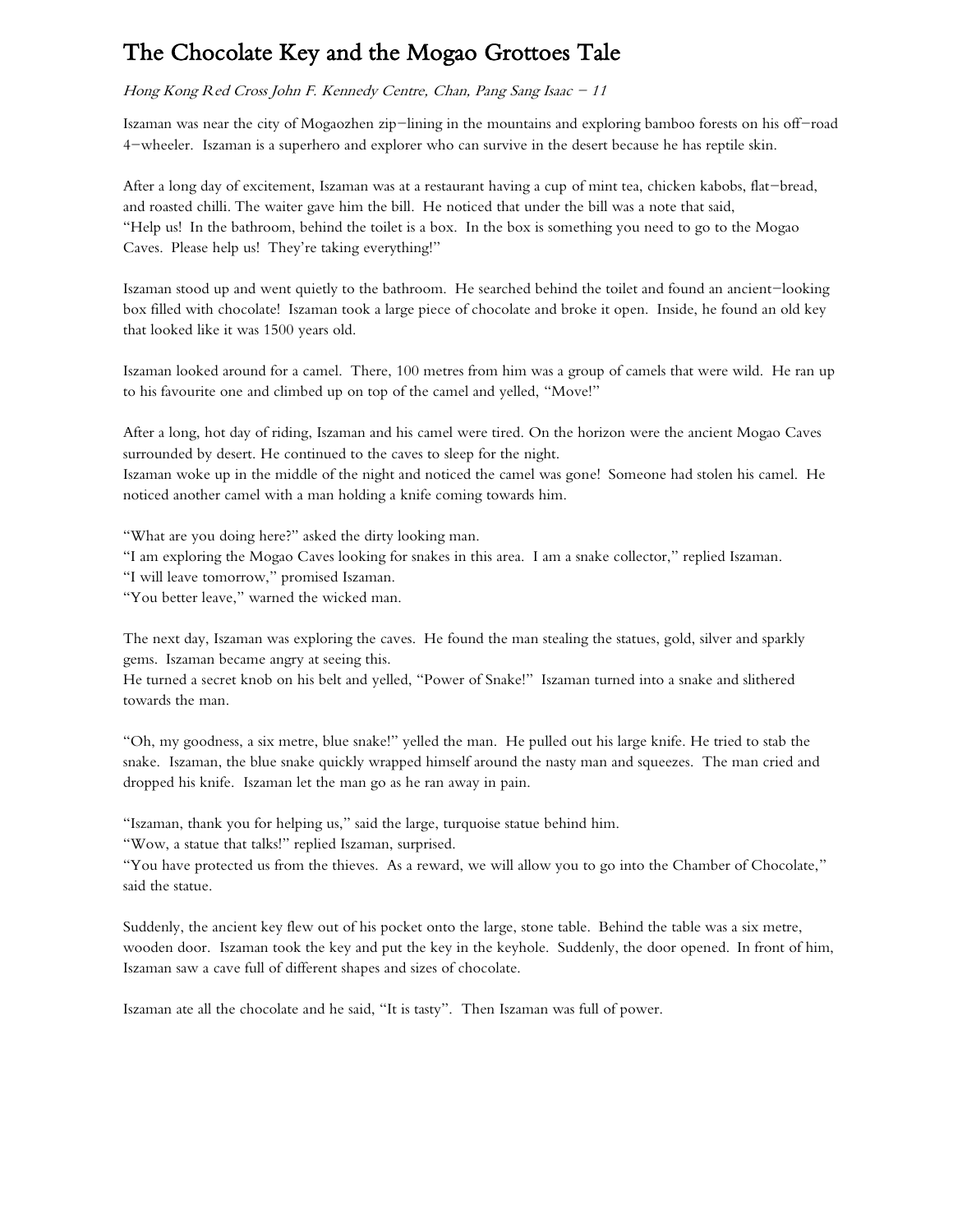## An Adventure at the Mogao Grottoes

Hong Kong Red Cross John F. Kennedy Centre, Shi, Peilan  $-9$ 

Palatia was travelling by camel and arrived at the oasis for water and supplies. She was an archeologist exploring rock shapes and fossils in China.

While she was digging for fossils, Palatia discovered an old treasure box. When she opened it, inside the box was an ancient scroll. Excitedly, she unrolled the scroll and she was surprised to find a treasure map to the Mogao Grottoes.

Palatia left for the Mogao Grottoes right away to find the treasure before someone else did. She had a feeling that someone else was following her and so she rode through the desert at night.

In the early morning, Palatia arrived at the Mogao Grottoes and started to search. She looked for days in many places and suddenly she found a box! Just as she opened it and unrolled a scroll, a knife was put against her back and she heard, "Drop it and put up your hands!" The scroll was taken by the two evil men and they kidnapped her in chains. Palatia tried to be brave but she fainted with fright.

When she woke up, she was in a dark cave lit by candles. The two men were there and she could hear them talking about how to get rid of her.

Palatia yelled, "I have to go to the bathroom!"

One man came over and angrily said, "No bathroom here. I'll take you there, but don't try to escape."

While Palatia was alone there, she searched for ways to escape. Luckily she found a secret cave tunnel. She crawled through the tunnel to another room filled with stone coffins. She hid. Palatia held her breath as the men ran past the stone coffins and continued to look for her. She waited until night and sneaked into their camp. They were asleep! She started to walk towards the scroll. Suddenly, she heard a strange voice coming from a statue.

"The evil men want to steal the Mogao Grottoes' treasure. We count on you to translate the ancient script on the scroll and save the treasure. Will you help us?" asked the statue. Palatia agreed. She unwrapped the scroll and saw an ancient script that looked like the Han Dynasty characters.

The statue said, "If you read the script, we will come to life to help you. Also, you will get the power to make people petrified when you point at them." So Palatia read the script and magic happened! The statues became soldiers with swords.

One soldier said, "Follow me to the secret room where all the cultural relics are placed. Then you transport them to a safe place to avoid them from getting into bad people's hands." They went to the secret room. Palatia was amazed by the scene of piles and piles of ancient treasure such as beautiful paintings, precious scripts and silk arts…

Just then, the two men broke in, waving knives in their hands: "These treasures are ours! Leave here at once!" The soldiers fought fiercely with the men. Cling! Clang! went their weapons. Oops! One soldier fell and was caught and made a hostage by the two men.

Palatia and the soldiers gasped. Suddenly an idea came to Palatia in a flash. She pointed at the two men and they became statues!

"You are brilliant!" said the soldiers.

They celebrated as the Mogao Grottoes' cultural treasure was saved by them. Then the soldiers returned to their caves and changed back to statues.

Then Palatia called the mayor's hotline and reported the whole matter. The mayor sent guards to protect the treasure. He shook Palatia's hand and praised her: "I am delighted to award you the Honoured Citizen of Dunhuang City. You are granted this permanent pass to visit our city for free, and no need to queue."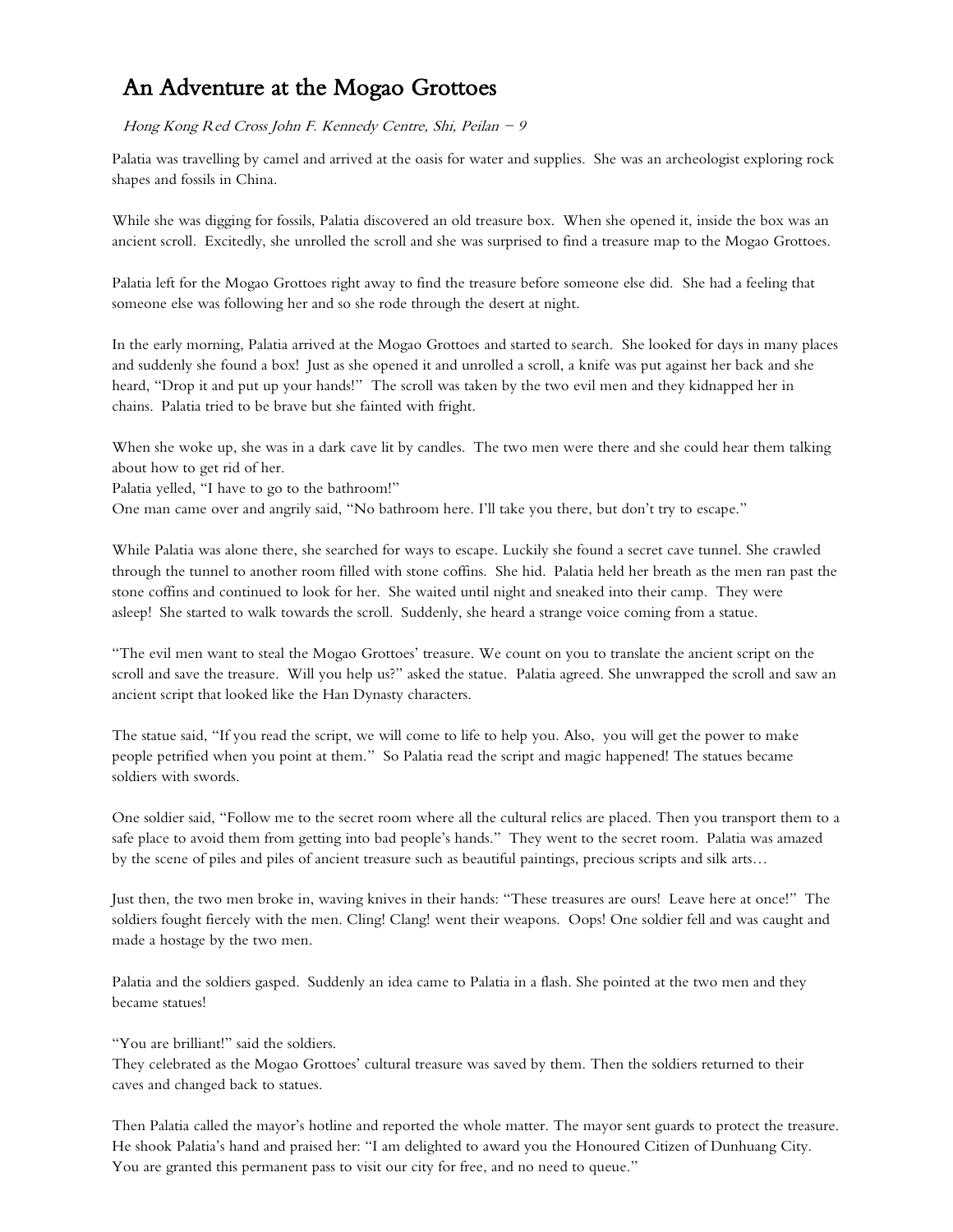International College of Hong Kong, Bridgeford, Hana  $-11$ 

It was the sunrise. An explorer was walking in the desert. The sand was cold and soft. She slowly trudged along the sand. On the horizon the sun was setting and she found sand footprints left in the desert. The explorer continued walking through the desert. She felt good about the adventure ahead.

The King has set many explorers the challenge to find the famous missing pearls from the Mogao Grottoes. The race was on to find the pearls within the grotto. How would she be the first to find the golden pearl's deep within the Mogao Grottoes? Poppy knew they were deep inside the grotto but how was she going to find them?

Poppy raced through the caves. The corridors were dark and long. She saw huge statues and carvings around her. Poppy saw the pearl she was excited to be the first. As she was leaving the grottoes she heard a sound. It was a prince. The prince was also looking for the pearl. The prince stole the pearl from the explorer Poppy. Someone wrote a letter and sent it to the prince exposing the details of where the stolen pearl was so that he could find them first. Poppy was scared about the pearls being stolen from her and thought the challenge had failed.

When she set off on the King's mission Poppy was well prepared as she was afraid that something would go wrong. She took out a bottle of sleeping potion from her pocket. The potion was made of sleeping leaves, jumping night, water and deadly leaves. Two drops of this magical potion will put a person to sleep immediately and slowly die. Poppy followed the prince and poured the potion in to his water bottle. He took a sip and he fell asleep. Poppy took back the pearl and escaped the Grottoes.

As she arrived outside the Grottoes the King was waiting for her ready to crown her the winner. The King was happy to have the pearl and Poppy was happy to win the race.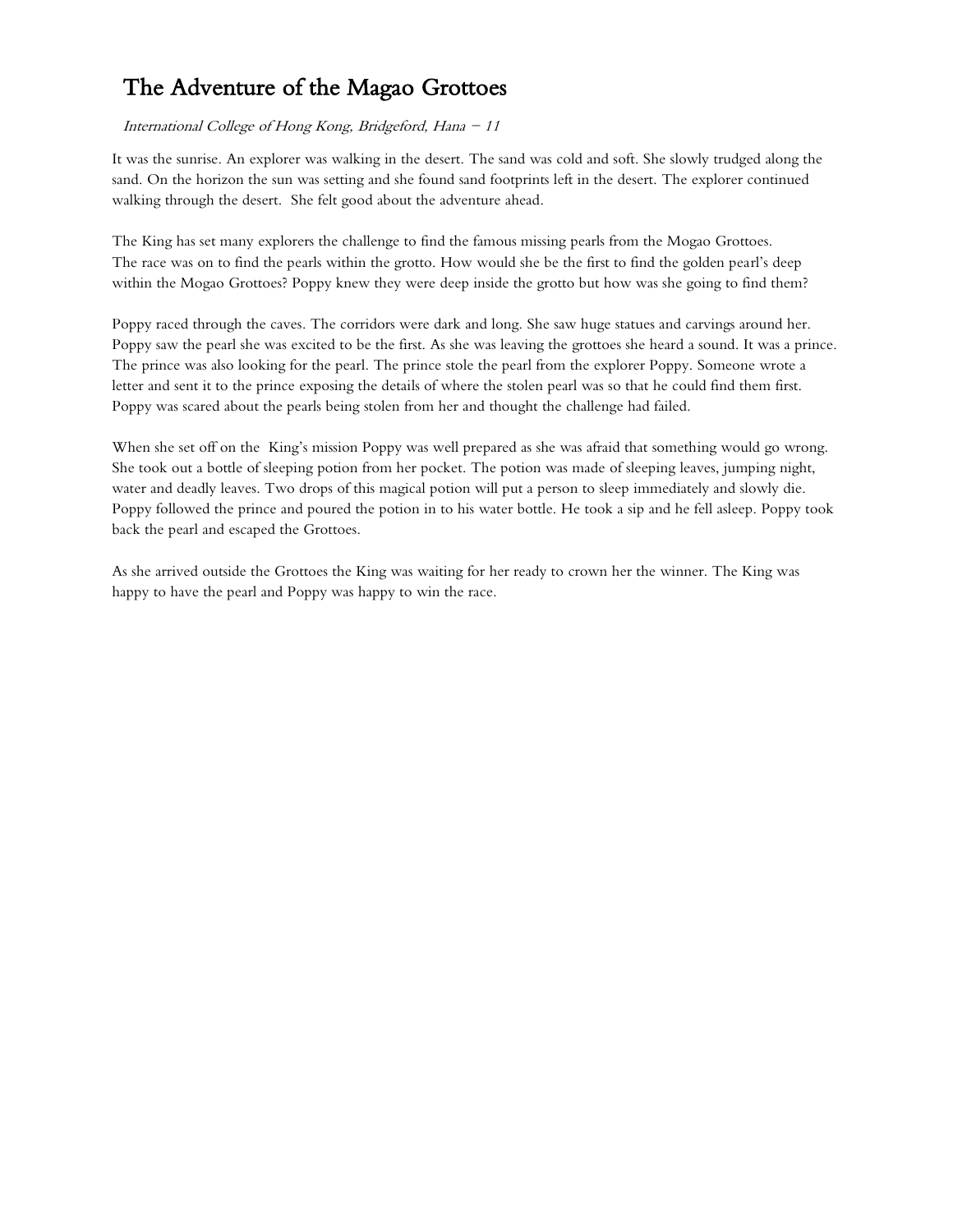#### International College of Hong Kong, Chung, Karson  $-12$

It was 3:30. An explorer was walking in the desert. The sand was soft. He slowly trudged along the sand. On the horizon the sun was setting. He followed the sandy footprint left in the desert. As the man continued to walk through the desert, he felt proud about the adventure ahead.

The King had set Hank the challenge to find the treasure. Hank knew it was deep inside the Mogao Grottoes but how was he going to find it? The race was on against Pirate Bruce. Who would be the first to find the treasure deep within the Mogao Grottoes?

Hank saw the temple as he walked towards the Mogao Grotto.

It was opened.

The temple has 8 floors. Each floor has stairs. Under the temple was a red door and he opened the door. He opened the huge door and he saw a corridor. The corridor looked like a bright cave. He crept into the bright corridor. As he entered the next room he looked around for the hidden treasure. He saw a gold buddha in the hidden treasure.

Hank picks up the treasure and he heard pirate Bruce Say Aha! Hank felt scared. As he enters the next room he looks around for the hidden treasure.

Pirate Bruce grabs a treasure. Hank was afraid but he shouted "Look over there!" yelled hank. Pirate Bruce looked away and Hank grabbed the treasure back. He ran away.

Hank felt excited and opened the treasure box. He saw silver jewelries inside the box. He brought the treasure home.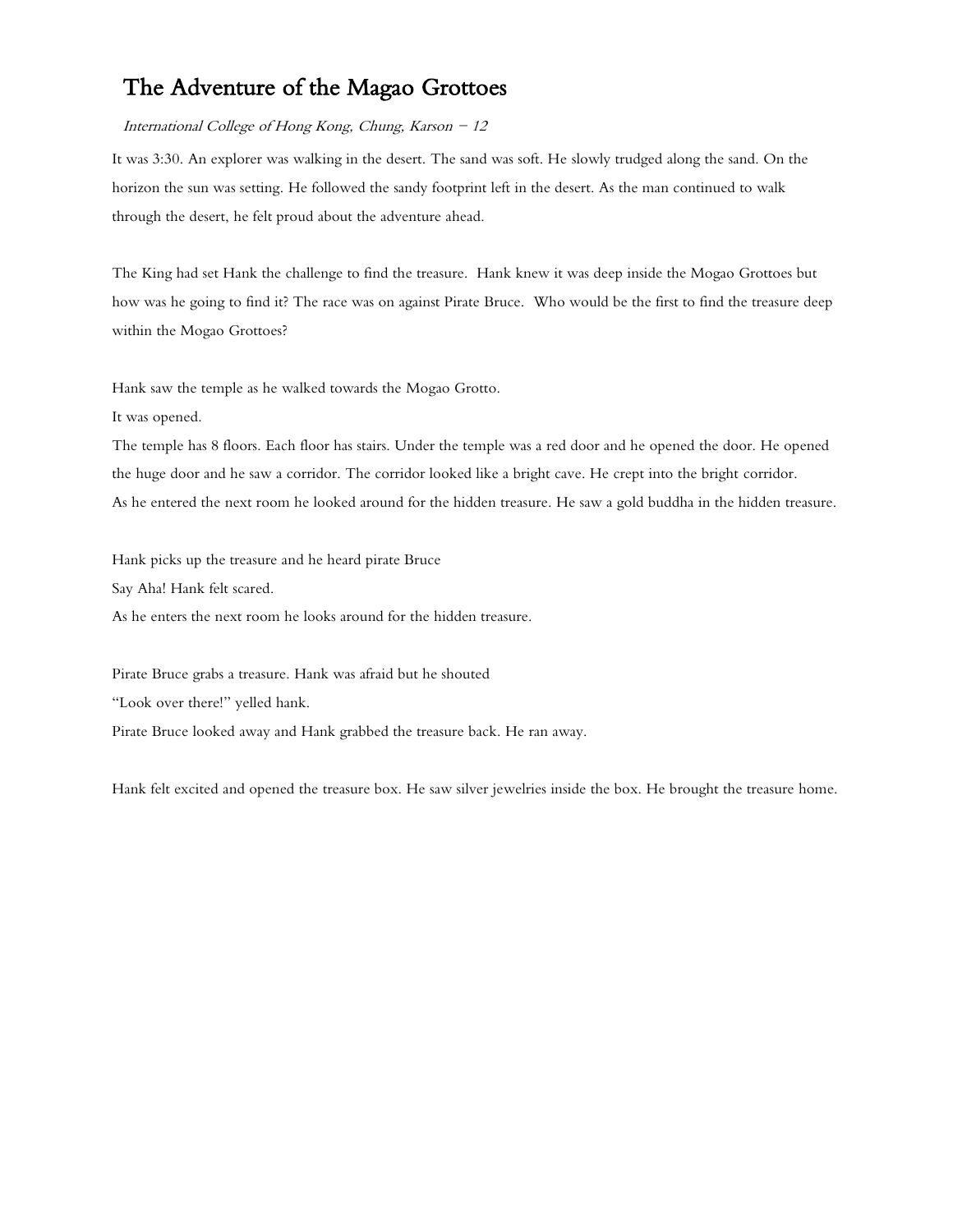### International College of Hong Kong, Law, Wai Lok  $-12$

It was 8:30. An explorer was walking in the desert. The sun shone upon it. He walked along the sand. On the horizon, the sun was setting. He followed sandy footprints left in the desert. As the explorer continued to walk through the desert, he felt excited about the adventure ahead.

The King had set Hang the explorer a challenge to find the pearl. Hang knew it was deep inside the empty Mogao Grottoes, but how was he going to find it? The race was on against Hang with Hank, another explorer. Who would be the first to find the pearl deep within the Mogao Grottoes?

Hang saw a temple as he walked towards the Mogao Grottoes. It was scary. Outside, the grottos were empty. The temple had 8 floors. Each floor was terrifying. Under each floor was a red door. Hang opened the door. He opened the red door and he saw light coming from the path. He crept into the terrifying caves. There was a door at the end of the corridor. Hang opened the door and saw a long staircase. He walked on it and he was scared. His legs were tired in distress from climbing the staircase. After he climbed to the top, he saw scary murals and statues around him. The statues were colourful, but scary. He was scared.

Later, he heard a sound coming from an area. He went there to see it. When he got there, he saw the pearl! Hang was excited to take it home. Hang jumped on to the stone and grabbed the pearl. Hang went back up. He was very excited to show the king that he had got it.

Oh no! Hank appeared from under the arches.

"I am finally here!" said Hank. "I am going to take your treasure."

"No, please don't take my treasure!" cried Hang.

Hank grabbed a sword with his bare hands. Hank took Hang's treasure and attacked him. Hang was very mad and furious with Hank. He attacked them back and took his treasure back. Hang took the sword from Hank and sliced him. Hank died. Hang ran out of the Grotto.

Hank was very happy to have his treasure back and he walked lots and lots of miles on his way home. When he returned home he went to the palace and gave the treasure to the King. The King was very happy and thanked Hang for finding the treasure.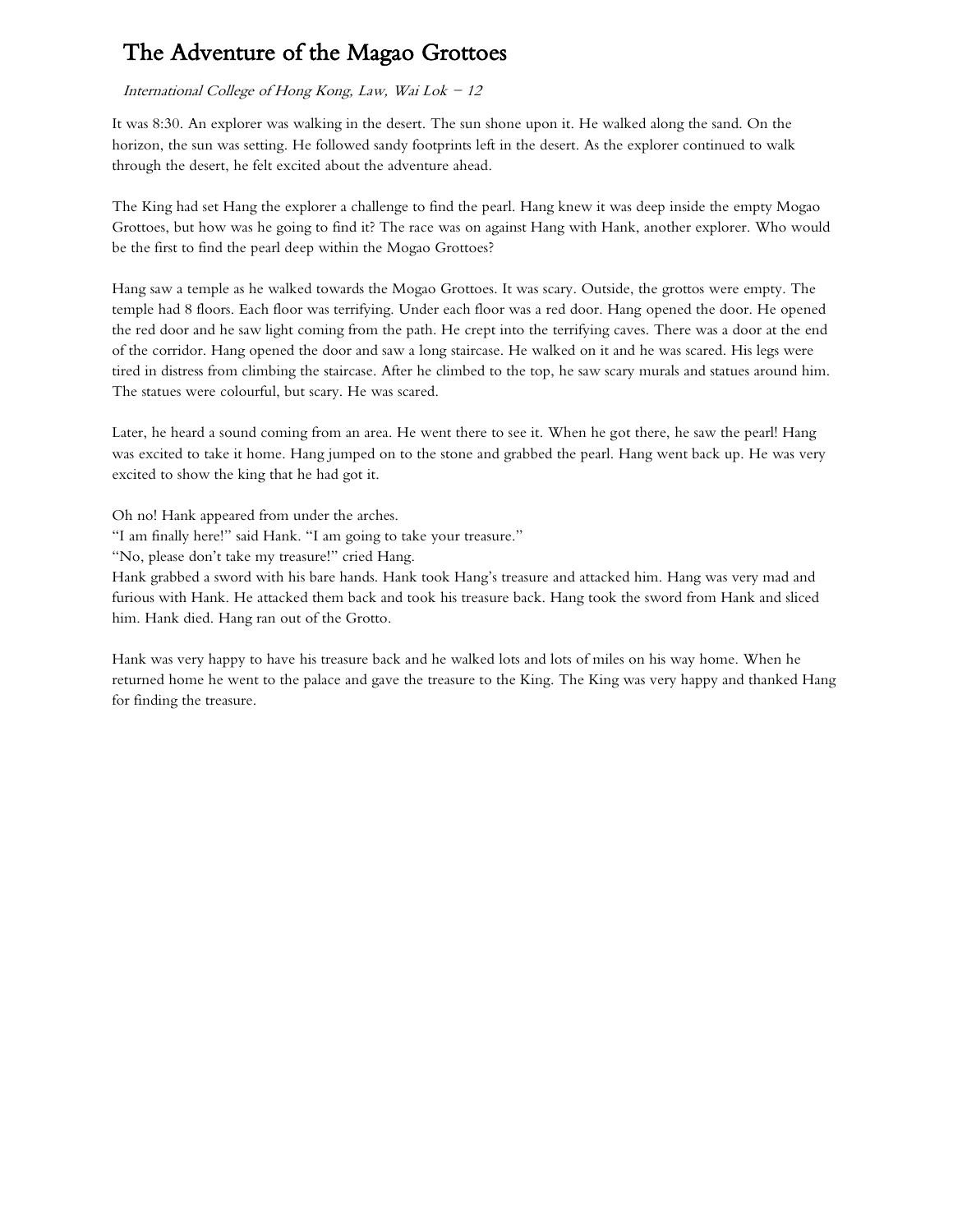International College of Hong Kong, Mohinani, Kimberly  $-12$ 

It was 6.30 in the morning. An explorer was walking through the desert. The sand was yellow. On the horizon the sun was setting. He followed some sandy footsteps. He slowly trudged along . As the man continued to walk in the desert, he felt excited about the adventure ahead.

The King had set Hank the explorer a challenge to find the golden treasure. Hank accepted the challenge but how was he going to find it?

Hank saw the dark caves as he walked towards the Mogao Grottoes. It was a huge cave. Outside it was a beautiful cave. He opened the door and it was dark. When he opened the door he felt happy. Light was coming from the roof. The corridor was gloomy like the mornings. THere was a door at the end of the corridor. The bot felt excited. He was about to find the golden treasure. As he entered the next room he looked around for the hidden treasure. He saw lots of statues. He heard footsteps. THe explorer was looking for the missing treasure. The boy found the golden treasure. He looked at the rock.

Oh no, something happened. He looked for the golden treasure. He dropped the golden treasure. He had to get it back! The explorer climbed down the hole and grabbed the treasure. He climbed back up with his hands. Finally he got out.

Hank escaped the cave with the treasure. He felt happy. The King was happy. The explorer became famous!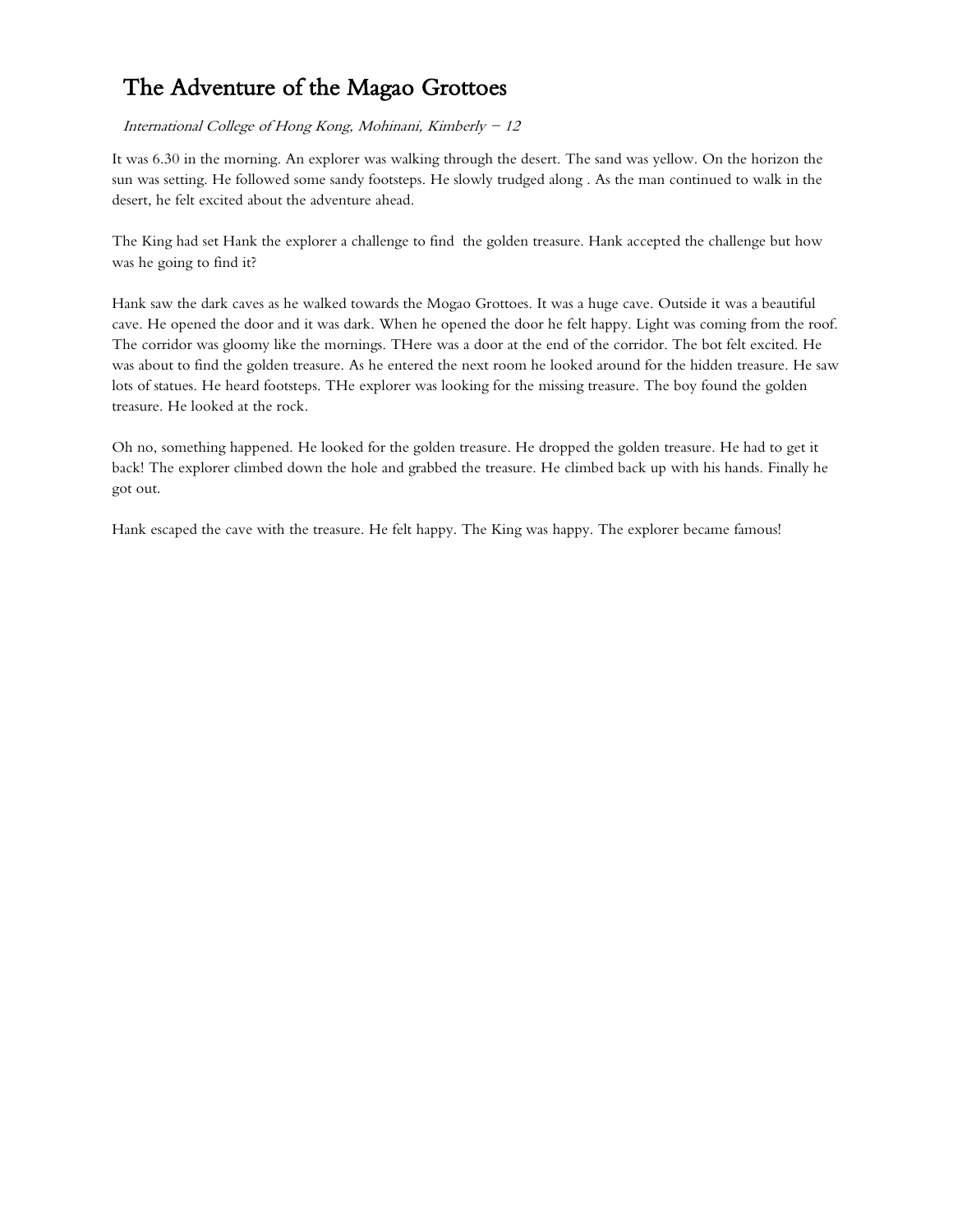#### International College of Hong Kong, Overholsen, Kenzo - 12

It was nighttime. The explorer was walking in the desetre. The sand was hot. He slowly trudged in the sand towards the horizon. The sun was setting. The explorer followed sandy footprints that were left in the desert. As the man continued to walk through the desert he felt sad about it. He felt happy. He felt angry about the adventure ahead. The Queen had set Kenzo the explorer the challenge to find a gold medal. Kenzo knew it was in the Mogao Grottoes but how was he going to find it?

Kenzo walked towards the Mogao Grottoes. As he walked it was sunny. The temple was inside the mountains. On each level was a man hiding inside a hole. Suddenly, a monkey landed on the boy's shoulder and led him into the cave. Inside the cave there was a bridge. He went into the corridor, ran up the stairs. As he entered the cave and saw a buddha.

In the cave, he saw the treasure. The gold medal was in the rocks. Kenzo saw a monster, he climbed up to the top of the mountain.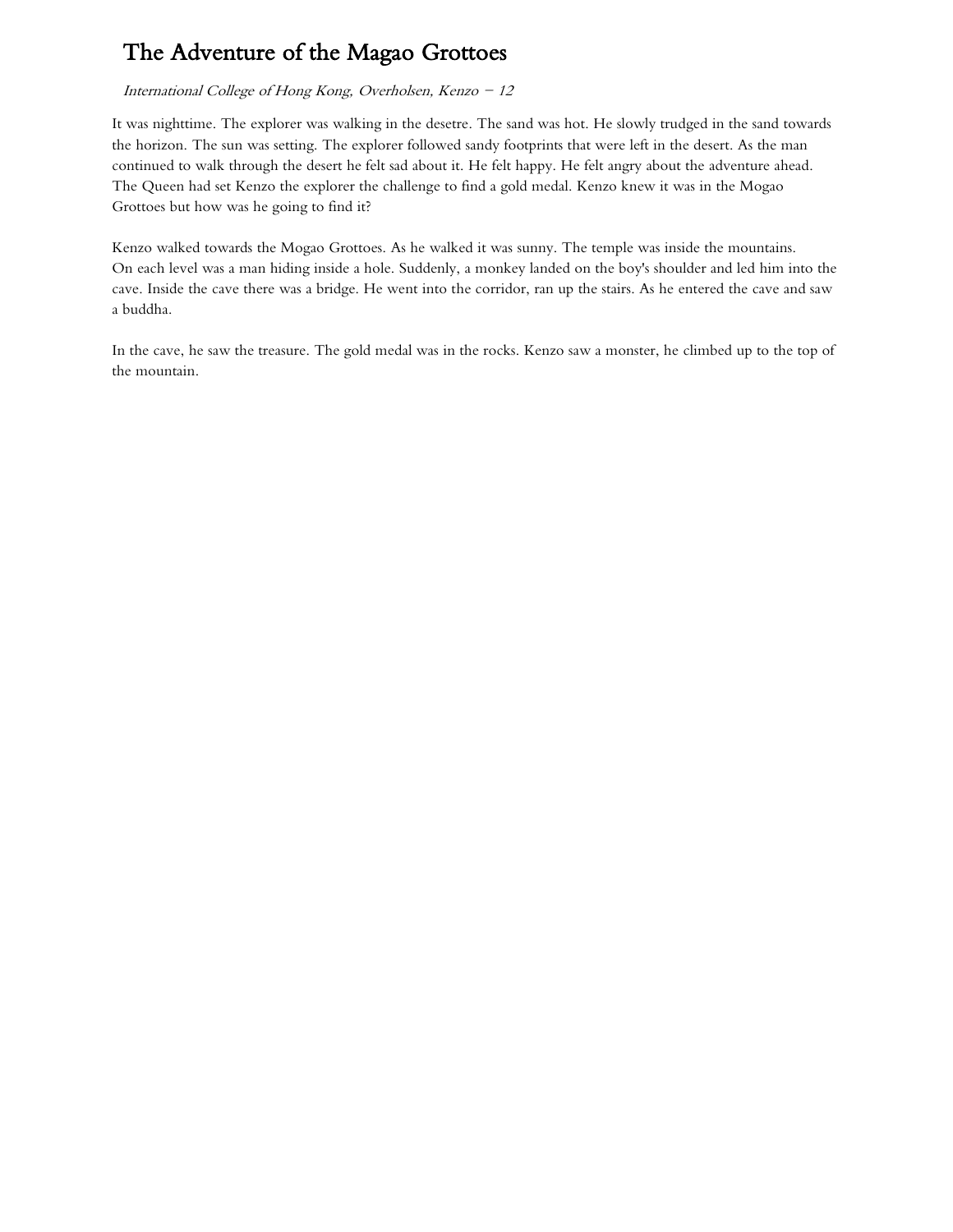### International College of Hong Kong, Ransom, Jake  $-11$

It was the afternoon. An explorer was walking in the desert. The sand was hot. He trudged slowly along the sand. On the horizon the sun was setting. He followed sandy footsteps left in the desert. His feet felt roasting in the hot sand as he continued to walk through the desert he felt proud about the adventure ahead.

Sam, the explorer, met a boy called Jeff as he walked towards the Mogao Grotto. Jeff challenged Sam to find bitcoin and gold. It was in the Mogao Grottoes. As he walked towards it he saw that the temple had 8 floors. Each floor 6 windows. Under the windows was a red door. Sam opened the door.

He opened the huge door and he saw bright light shining. The corridor looked like a tunnel. He crept into the dark corridor towards the beam of light. He had to search for the gold. He walked into the next room. It was dark and there was gold all around him. He had found the gold.

Sam opened the door to leave and he saw a ginormous buddha laying down on a wooden bed. As he started to walk towards the buddha he heard footsteps. He turned around and saw the buddhas were come alive. Sam ran as quick as he could. He saw a big drain at the end of the door. He jumped inside the drain and quickly locked the drain door as the buddha was too big to follow him. Sam escaped with the gold through the drainpipe.

Jeff was waiting outside the temple for Sam. He was excited to see the gold. Sam and Jeff used the gold to buy Bitcoin. Finally they were rich!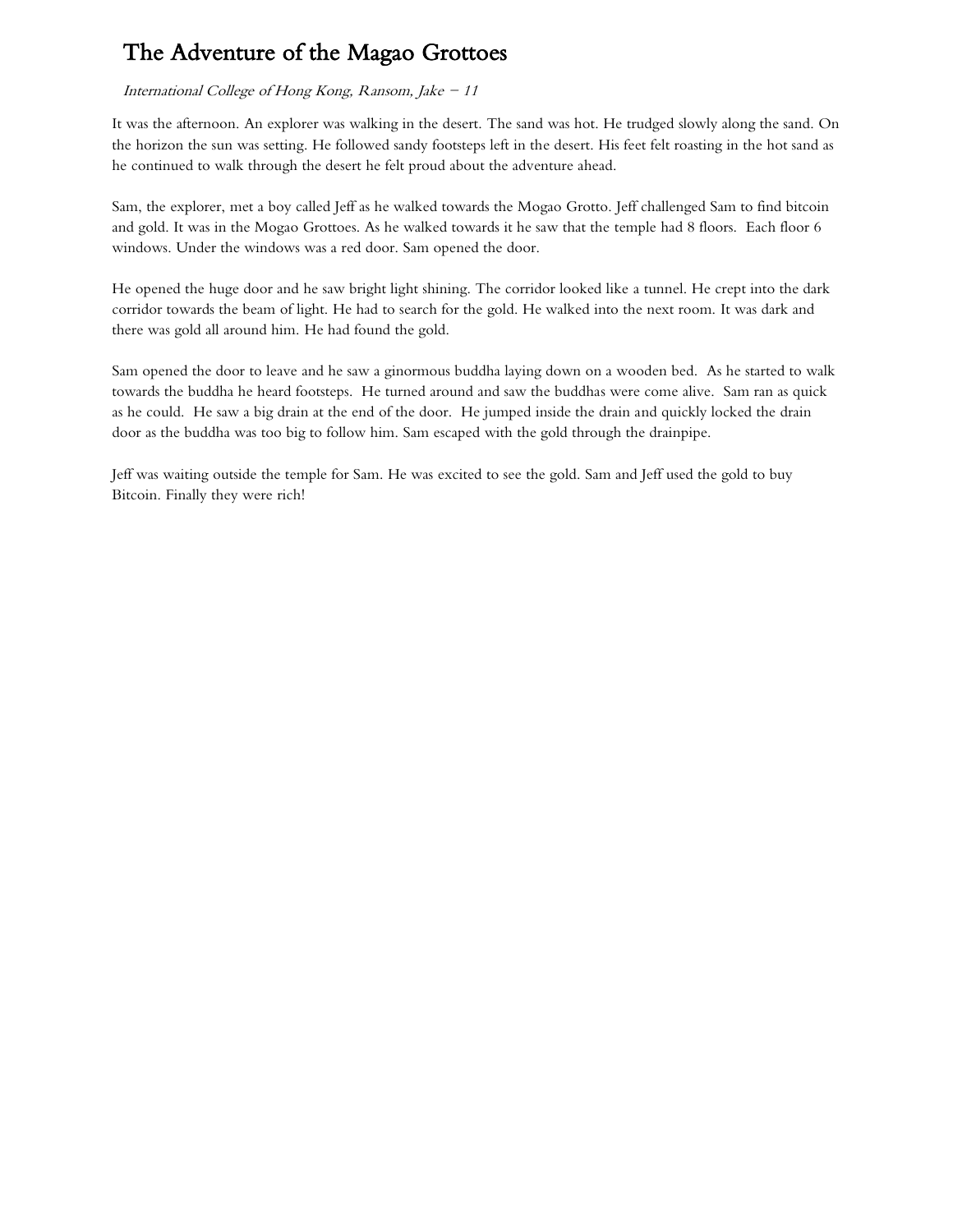#### International College of Hong Kong, Tong, Josiah  $-12$

It was 6:30. An explorer was walking in the desert. The sand was soft. He slowly trudged along the sand. On the horizon the sun was setting. He followed sandy footprints left in the desert. As the man continued to walk through the desert he felt proud about the adventure ahead.

The King had set Hank the explorer the challenge to find the gold. Hank knew it was deep inside the Mogao Grottoes but how was he going to find it?

The race was on against Marisa. Who would be the first to find the gold deep within the mogao Grottoes?

Hank saw the blue sky as he walked towards the Mogao Grottoes. It was large. The temple has eight floors. Each floor has windows. Under the window was a red door. Hank opened the door.

He opened the huge door and he saw a corridor. The corridor looked like a mountain. He crept into the short corridor. There was a door at the end of the corridor.

As he enters the next room he looks around for the hidden treasure. The explorer found the missing treasure. He walked down the rocks and sees the treasure box. The box is hidden in the snow.

The treasure looked like colourful candies. Oh no! Something has happened. The box is stuck in the snow. 'Oh no!' said Hank.

He pulled the treasure box out of the snow using his hands. He felt very happy and brought the treasure box and shared it with his family.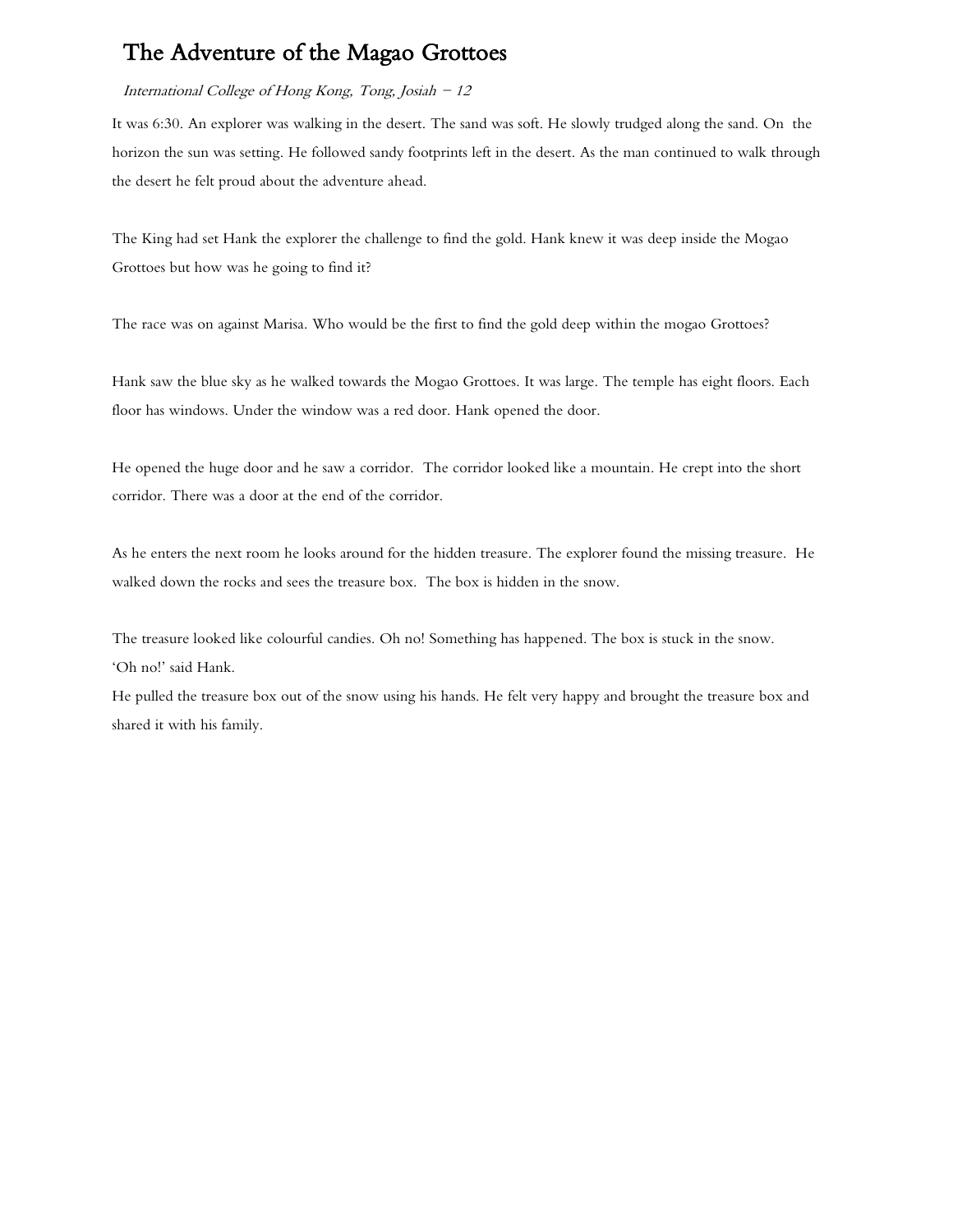#### International College of Hong Kong, Vora, Jaanav  $-13$

It was a boiling hot day. Jake was walking in the desert, the sand was like fire, he slowly trudged along the sand. On the horizon, the sun was setting. Jake followed the sandy footprints left in the desert. As he continued to walk through the desert he felt excited about the adventure ahead.

Yesterday, Jake was told of a mysterious treasure in the Mogao Grottoes along the famous Silk Road. Like many explorers, Jake was tempted by gold, god, or glory. The idea of gold hit him. He must find the secret treasure in the Mogao Grottoes but where would it be?

Jake saw the sun rising as he walked towards the Mogao Grottoes. It was humongous. Outside the giant tower, the temple had eight floors. Outside each floor was a ginormous red door under a tiled ledge. Gently, Jake opened the door.

As Jake opened the huge door he saw the narrow, endless, slippery corridor that looked like a cave. He crept into a dark hallway with beams of light seeping through the rocks and sand. Another door was at the end of the corridor. Behind the door was a huge statue. The huge statue looked like a giant buddha lying down in front of a crowd. Behind him was about a hundred people carved into the wall. He heard some air whistling through the gaps. He moved the statue of a buddha to the side so that he could get through. At the end of the corridor, there was a diamond cat statue in the middle of the gold coins and jewels everywhere.

When Jake took the diamond cat suddenly something terrible happened. Right after he took it, the stone under the diamond cat moved a gigantic ball which came to try and kill him. Then whatever he was holding on to, to get away from it slipped. He had to make a huge hole to escape. He tried to get out but he could not get out. So there were three holes, only one could let him out and two would lead him to death. The middle one is the one he went through and he came out with the treasure.

He walked 1 kilometre, on his way home, Suddenly 50 native archers popped up and started to try to kill him to get the jewels and all the treasure. Then when he arrived home he went straight to bed because it was pitched dark outside. After he went to bed an archer tiptoed through his window to take the treasure back to the Mogao Grottoes. But Jake caught him and choked him to death. After that he kicked him out of his house and grabbed the diamond cat from his hands. He put it in a safe place in his house. The treasure was safe and Jake was rich.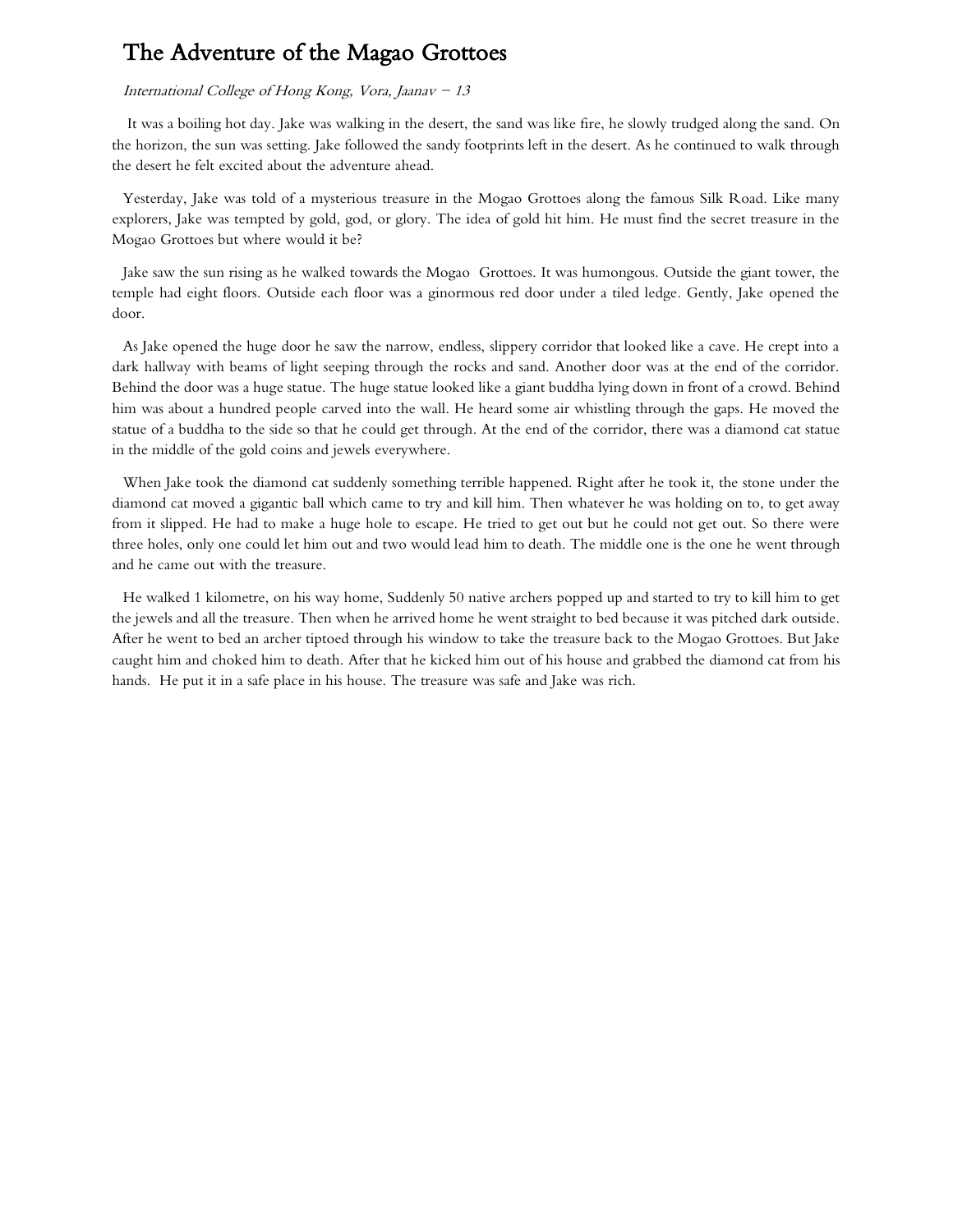#### International College of Hong Kong, Wong, Nathan  $-13$

It was 6:00pm. The explorer was walking in the desert. The sand was rough. He slowly trudged along the sand. On the horizon the sun was setting. Hank, the explorer, followed sandy footprints left in the desert. As he continued to walk through the desert he felt excited about the adventure ahead.

The Queen had set Hank the explorer the challenge to find the missing pearl. Hank knew it was deep inside the Mogao Grottoes but how was he going to find it?

Hank saw the blue sky as he walked towards the Mogao Grotto. It was giant. Outside the rock was very rough. The temple has 8 floors. Each floor had red windows. Under the windows was a red door. Hank walked towards the door.

He opened the huge door loudly and he plodded quickly in the corridor. The corridor looked like an enormous cave. He crept into the old, dirty cave. There was a door at the end of the corridor.

Hank opened the door cautiously and went upstairs to the temple.

As he entered the next room in alarm he looked around for the hidden pearl. He saw the mummies and huge statues. He heard the wind. The explorer suddenly found the missing pearl. He found the missing pearl and he was happy. It was hidden in the trees. The pearl looked like jewellery and it was golden, sparkling and bright.

"Oh no!" Hank said. The explorer dropped the jewellery down a hole.

He walked down towards the hole, sliding down a slide to get the treasure back. Hank thought about how to get back up. He needed to get the ladder and go back up. He found the ladder next to a cabinet deep in the hole and it was a tall one. He felt excited because he found the tall ladder. He started to climb back up it. He felt excited because he found the hidden pearl.

Hank the explorer had completed his mission to find the missing pearl. He walked back through the dark corridors. He reached the entrance to the grotto. The Queen would be so impressed that he has found the pearl for her. He could not wait to return it to her.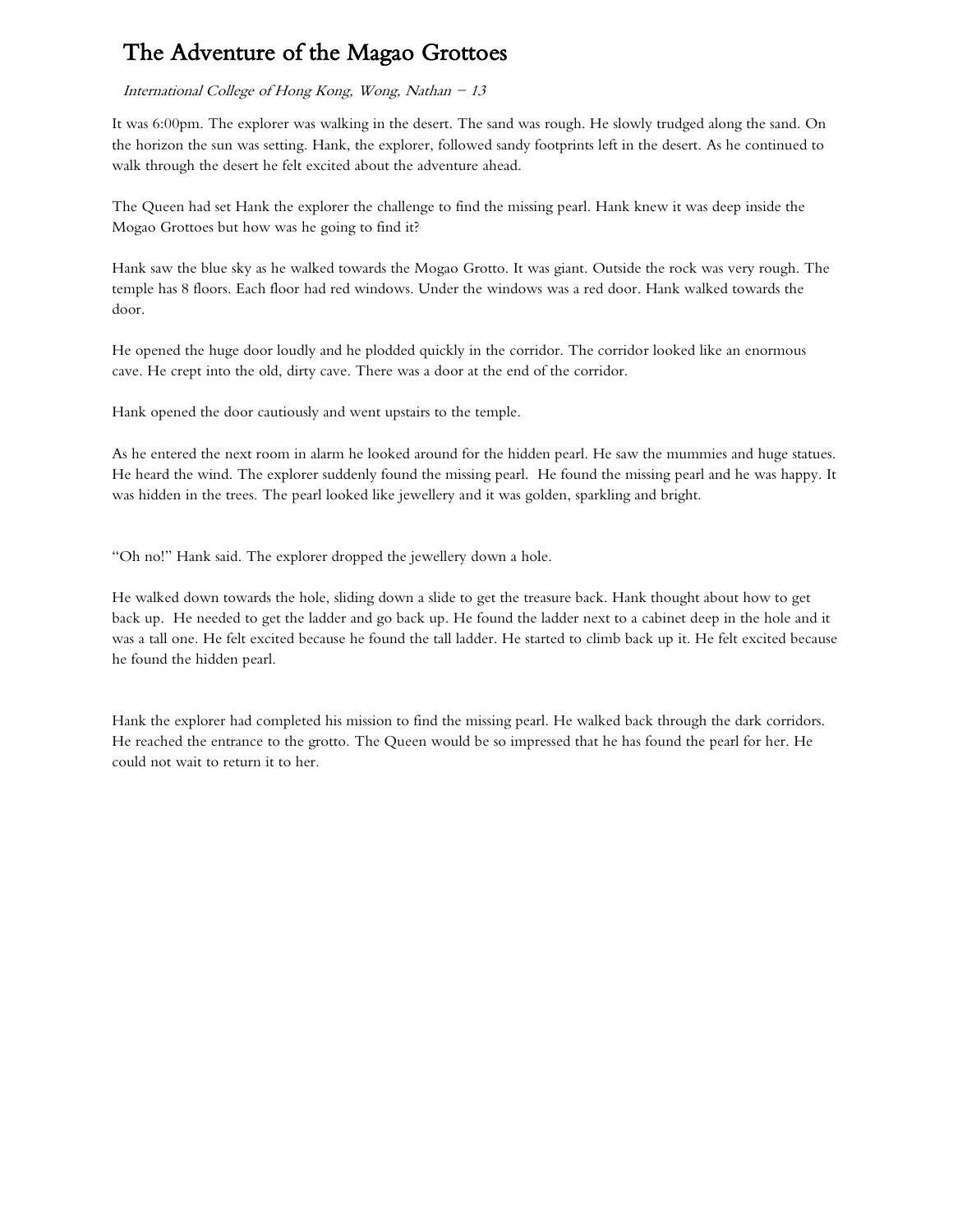## Warden of Eirene

#### St. Stephen's Girls' College, Siu, Natalie - 13

If you know of the mouth of the Earth, the one which devours many players in the game Life, you'd also know of the Warden. The Earth is ours as much as she owns us. She has taken care of mankind and the civilizations which came before us. Yet as we failed her, ruining her landscape as other species crumbled around us, evil began to rise within the Earth's core. It tunneled out, creating passageways that led many to their demise. It was said that the Earth still wanted mankind to survive, but the evil within her was gatekeeping her, and like a prisoner Warden, patrolled and kept her true intentions to let mankind survive, even if it meant killing her, contained within a prison called 'Pandora's Vault', a cavern that looped on forever and ever, the exit nonexistent.

The Warden is who controls the cave mouths that so many fall into, and it chooses to devour those who fall into his mouth, which are cavern mouths humans in search of riches and wonder wander into, just to meet their demise.

However, recently, at least to the **Warden**, humanity began the process of fracking, taking its precious children to the surface, to be burnt, destroyed and transformed into childish toys of creatures long ago. Nevertheless, humans kept on sucking all the lifeblood from the Warden, which in turn allowed the Warden to see the Overworld, the land above darkness.

The Warden's children were made of oil, a substance reeking of darkness and evil, a chemical that fueled the Industrial Revolution and the eyes of a blind demon. Shulk sensors form within oil barrels, listening, and most importantly, watching us all. As oil spread around the earth, the shulk sensors kept watching, and monitoring humanity.

Many who had been in search of salvation for the Earth ended in a quick death, painful but fast for lasted only a second, a fleeting vision that flew through their lives before they floated into unconsciousness. History always repeats itself  $-$  foolish adventurers trying again and again to defeat the Warden  $-$  all attempts ending in demise.

You were one of the few who knew of the Warden's danger, and you will be the one to stop it. There was no doubt in your mind, you would be the one to finally put an end to the Warden. Hopefully.

As you follow the trail left by the foolish adventurers before you, you spot an oily streak, dark as the void, on the deepslate floor: you were repeating history you knew it but you can't stop it happening again Immediately, it noticed your staring eyes burning into it, and it, similar to how a large slug would, slid down and away, edging you onwards into the shadowy void of the cave. In the darker, gloomy crevices of the cave, you see shulk sensors, waving their tendrils above, below, just everywhere. Every footstep you took left an echoing clomp on the cavern floor. Cursing your decision to wear heavy soled boots, you make your descent into your likely doom, placing torches to light your way, hoping they wouldn't burn out by the time you left, if you even managed to survive: you ignored the little voice in your head that knew you wouldn't survive.